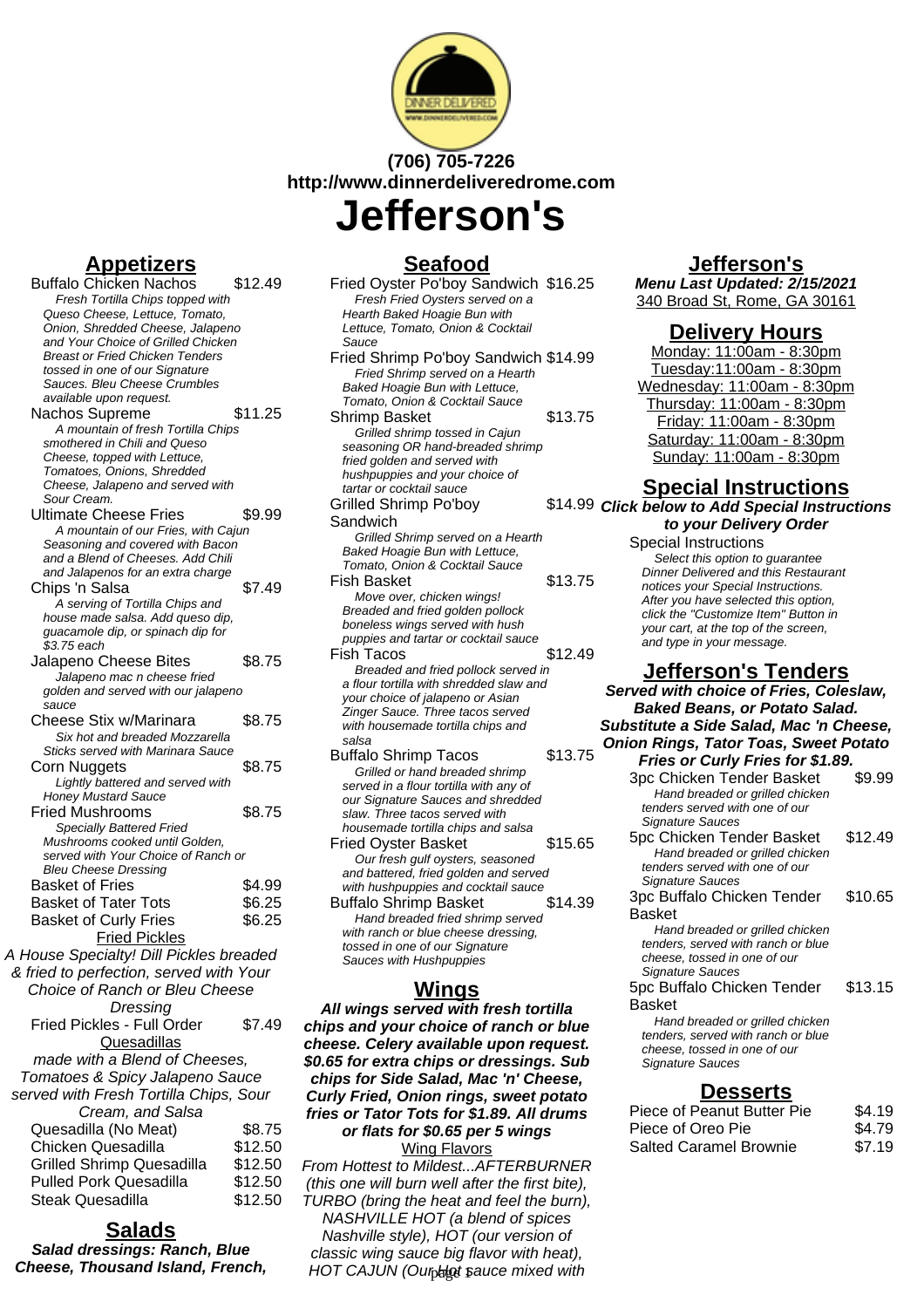| Italian, Honey Mustard, Caesar, and<br><b>Balsamic Vinaigrette</b> |         |  |
|--------------------------------------------------------------------|---------|--|
| Side Salad                                                         | \$4.99  |  |
| A Bed of Romaine Mix topped with                                   |         |  |
| Diced Tomatoes, Shredded Cheddar                                   |         |  |
| Cheese, and Croutons, served with                                  |         |  |
| your choice of Dressing                                            |         |  |
| <b>House Salad</b>                                                 | \$8.75  |  |
| An entree size salad with Romaine                                  |         |  |
| mix topped with diced tomato,                                      |         |  |
| cheese, and croutons (add bacon                                    |         |  |
| upon request)                                                      |         |  |
| Caesar Salad                                                       | \$8.75  |  |
| <b>Fresh Romaine with Parmesan</b>                                 |         |  |
| Cheese and Croutons tossed in our                                  |         |  |
| Creamy Caesar Dressing. Add                                        |         |  |
| Chicken for \$3.75                                                 |         |  |
| Cobb Salad                                                         | \$13.75 |  |
| Our house salad with bacon, diced                                  |         |  |
| egg and guacamole topped with our                                  |         |  |
| fresh marinated chicken breast                                     |         |  |
| <b>Grilled Shrimp Salad</b>                                        | \$13.75 |  |
| Our House Salad topped with                                        |         |  |
| Grilled Shrimp seasoned with Cajun                                 |         |  |
| Spices                                                             |         |  |
| Grilled Chicken Salad                                              | \$12.49 |  |
| Our House Salad topped with                                        |         |  |
| grilled chicken breast                                             |         |  |
| Chicken Tender Salad                                               | \$12.49 |  |
| Our House Salad topped with                                        |         |  |
| hand-breaded chicken tenders.                                      |         |  |
| <b>Buffalo Chicken Salad</b>                                       | \$13.15 |  |
| Our House Salad topped with Your                                   |         |  |
| Choice of fresh to order Grilled                                   |         |  |
| Chicken or hand breaded Chicken                                    |         |  |
| Tenders tossed in one of our                                       |         |  |
| Signature Sauces. Bleu Cheese                                      |         |  |
| Crumbles available upon request                                    |         |  |
| Cajun Chicken Salad                                                | \$13.15 |  |
| Our House Salad topped with                                        |         |  |
| Grilled Chicken Breast or hand                                     |         |  |
| breaded Chicken Tenders tossed in                                  |         |  |
| Cajun Seasoning                                                    |         |  |
| Chef Salad                                                         | \$12.49 |  |
| Our House Salad topped with                                        |         |  |
| Ham, Turkey, and Egg                                               |         |  |
|                                                                    |         |  |

## **Extra Salad Dressings**

| Side Cup of Ranch Dressing         | \$0.65 |
|------------------------------------|--------|
| Side Cup of Bleu Cheese            | \$0.65 |
| Dressing                           |        |
| Side Cup of Thousand Island \$0.65 |        |
| Dressing                           |        |
| Side Cup of French Dressing        | \$0.65 |
| Side Cup of Italian Dressing       | \$0.65 |
| Side Cup of Honey Mustard          | \$0.65 |
| Dressing                           |        |
| Side Cup of Caesar Dressing        | \$0.65 |
| Side Cup of Balsamic               | \$0.65 |
| <b>Vinaigrette Dressing</b>        |        |
|                                    |        |

# **Extras**

| <b>House Made Chips</b>  | \$2.49 |
|--------------------------|--------|
| <b>Celery Plate</b>      | \$3.75 |
| <b>Bowl of Chili</b>     | \$4.99 |
| Side of Potato Salad     | \$2.49 |
| Side of Mac 'N Cheese    | \$3.75 |
| Side of Coleslaw         | \$2.49 |
| Side of Baked Beans      | \$2.49 |
| Side of Queso Cheese Dip | \$3.75 |
| Side of Guacamole Dip    | \$3.75 |
| Side of Spinach Dip      | \$3.75 |
|                          |        |

# **Condiments**

| Packet of Ketchup                   |        |
|-------------------------------------|--------|
| Side Cup of Teriyaki Sauce          | \$0.65 |
| Side Cup of Lemon Pepper            | \$0.65 |
| Side Cup of Garlic Parm Sauce\$0.65 |        |

| Cajun seasoning), MANGO HABANERO                                           |         |
|----------------------------------------------------------------------------|---------|
| (Mango flavor, Habanero kick), HOT YAKI                                    |         |
| (traditional Teriyaki with Jefferson's Hot                                 |         |
| sauce), HOT BBQ (Rich BBQ flavor with a                                    |         |
| touch of heat), MEDIUM (our Jefferon's                                     |         |
| wing sauce with flavorful heat), DOUBLE                                    |         |
| DIPPED (Dipped in Turbo and refried for a                                  |         |
| crispy low heat big taste flavor),                                         |         |
| CARIBBEAN JERK (unique blend of island                                     |         |
| spices with a punch), CAJUN (a Creole                                      |         |
| seasoning with big flavor), MILD (our                                      |         |
| Jefferson's wing sauce with low heat),<br>SMOKEY BBQ (a classic smokey BBQ |         |
| flavor), HONEY BBQ (a sweet BBQ with                                       |         |
| big taste), SWEET-N-SASSY (a Carolina                                      |         |
| BBQ), ASIAN ZINGER (a sweet chili                                          |         |
| flavor), GARLIC PARMESAN (Creamy                                           |         |
| Parmesan and tasty garlic seasoning),                                      |         |
| LEMON PEPPER (a citrus flavor with a                                       |         |
| pepper bite), TERIYAKI (traditional teriyaki                               |         |
| flavor)                                                                    |         |
| Traditional                                                                |         |
| All Drums or Flats for \$0.65 per 5 Wings                                  |         |
| <b>5pc Traditional Wings</b>                                               | \$8.75  |
| 1 Flavor                                                                   |         |
| 10pc Traditional Wings                                                     | \$14.99 |
| 1 Flavor                                                                   |         |
| 15pc Traditional Wings                                                     | \$21.25 |
| up to 2 Flavors<br>20pc Traditional Wings                                  | \$27.49 |
| up to 2 Flavors                                                            |         |
| 30pc Traditional Wings                                                     | \$38.75 |
| up to 3 Flavors                                                            |         |
| 50pc Traditional Wings                                                     | \$62.49 |
| up to 5 Flavors                                                            |         |
| <b>Boneless</b>                                                            |         |
| 6-Piece Boneless Wings                                                     | \$8.75  |
| 1 Flavor<br>12-Piece Boneless Wings                                        | \$14.99 |
| up to 2 Flavors                                                            |         |
| 18-Piece Boneless Wings                                                    | \$22.49 |
| up to 3 Flavors                                                            |         |
| 24-Piece Boneless Wings                                                    | \$28.75 |
| up to 4 Flavors                                                            |         |

# **Burgers**

| Served with choice of Fries, Coleslaw,<br><b>Baked Beans, or Potato Salad.</b><br>Substitute a Side Salad, Mac 'n Cheese,<br><b>Onion Rings, Tator Tots, Sweet Potato</b><br>Fries or Curly Fries for \$1.89. All<br>Sandwiches are dressed with Your<br><b>Choice of Lettuce, Tomato, Pickle, and</b> |         |
|--------------------------------------------------------------------------------------------------------------------------------------------------------------------------------------------------------------------------------------------------------------------------------------------------------|---------|
| Onion. Upon request, a Black Bean                                                                                                                                                                                                                                                                      |         |
| Patty can be substituted for any burger.                                                                                                                                                                                                                                                               |         |
| Cheeseburger                                                                                                                                                                                                                                                                                           | \$11.25 |
| Fresh patted, served any way you<br>like it, topped with Your Choice of<br>Cheese. Add Bacon for \$1.89<br>Double Cheese Burger                                                                                                                                                                        | \$14.99 |
| Two of our fresh patties with Your<br>Choice of Cheese. Add Bacon for<br>\$1.89                                                                                                                                                                                                                        |         |
| Jefferson's Burger<br>Our Burger topped with American<br>Cheese, Applewood Smoked Bacon<br>and BBQ Sauce                                                                                                                                                                                               | \$12.49 |
| Mushroom Swiss Burger<br>Topped with Swiss Cheese and a<br>mound of Sauteed Mushrooms                                                                                                                                                                                                                  | \$11.89 |
| Chili Burger<br>Our Burger served open faced,<br>covered with Chili, topped with<br><b>Shredded Cheese</b>                                                                                                                                                                                             | \$12.49 |
| <b>Fried Pickle Burger</b><br>Provolone cheese, our famous<br>fried pickles, an���� house made                                                                                                                                                                                                         | \$12.49 |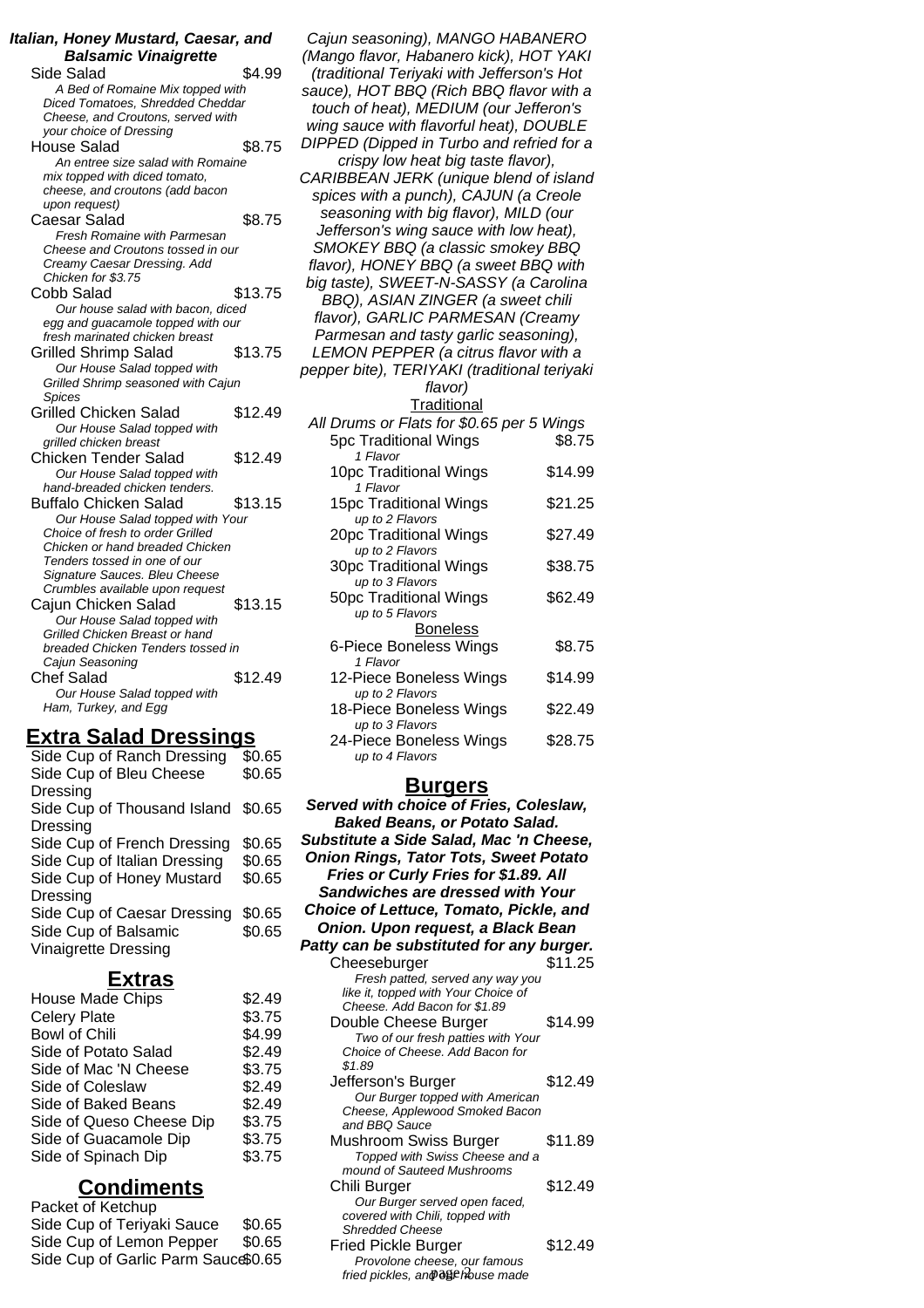- Side Cup of Asian Zinger \$0.65 a sweet chili flavor Side Cup of Sweet-n-Sassy Sauce \$0.65 a Carolina BBQ flavor Side Cup of Honey BBQ Sauce\$0.65 Side Cup of Smokey BBQ Sauce \$0.65 Side Cup of Ranch Rub \$0.65 Ranch is no longer just for dipping! Side Cup of Cajun Seasoning \$0.65 a Creole seasoning with a big flavor Side Cup of Mild Wing Sauce \$0.65 Side Cup of Caribbean Jerk \$0.65 unique blend of island spices with a punch Side Cup of Double Dipped Sauce \$0.65 Dipped in Turbo and refried for a crispy low heat big taste flavor Side Cup of Medium Wing Sauce \$0.65 Side Cup of Hot Yaki Sauce \$0.65 Traditional Teriyaki with Jefferson's Hot sauce Side Cup of Honey Sriracha Sauce \$0.65 Side Cup of Mango Habanero \$0.65 Sauce Side Cup of Spicy Garlic Parm \$0.65 Side Cup of Hot Wing Sauce \$0.65 Side Cup of Turbo Wing Sauce\$0.65 Bring the heat and feel the burn Side Cup of Afterburner Sauce\$0.65 This one will burn well after the first bite Side Cup of Marinara Sauce \$0.65 Side Cup of Tartar Sauce \$0.65 Side Cup of Honey Mustard \$0.65
- Sauce
- Side Cup of Cocktail Sauce \$0.65

ranch Western Burger **\$12.49** Cheddar cheese, onion rings and Sweet-n-Sassy sauce Guacamole Bacon Burger \$13.15 Our fresh patted Burger with Pepper Jack Cheese, Applewood Smoked Bacon and Guacamole Smokehouse Burger **\$13.75** Our hand-pattied burger topped with American cheese, tender pulled pork and honey BBQ sauce Patty Melt \$12.49 Sauteed onions, Swiss and Thousand Island served on Texas Toast Jalapeno Burger 612.49 Fresh hand-pattied ground beef topped with Pepper Jack cheese, fried jalapenos and our house made jalapeno sauce Black 'N Blue Burger \$11.89 Cajun Seasoning and Blue Cheese Crumbles Brunch Burger \$12.49 Topped with Cheddar Cheese, Apple-wood smoked bacon and an over-medium fried egg Black Bean Burger \$11.25 Southwestern vegetarian black bean patty with your choice of cheese Hamburger Steak Platter \$14.99 Our fresh hard pattied Burger smothered in Your Choice of Onions, Peppers, or Mushrooms. Add Cheese, Banana Peppers or Jalapenos for \$0.65

#### **Wraps**

**Served with choice of Fries, Coleslaw, Baked Beans, or Potato Salad. Substitute a Side Salad, Mac 'n Cheese, Onion Rings, Tator Tots, Sweet Potato Fries or Curly Fries for \$1.89** Chicken Wrap  $$11.25$ Our fresh Grilled Chicken or hand breaded Chicken Tenders with Lettuce, Tomato & Shredded Cheese Buffalo Chicken Wrap \$11.89 Our fresh Grilled or Fried Chicken tossed in one of our Signature Sauces with Lettuce, Tomato & Shredded Cheese. Served with Your Choice of Ranch or Bleu Cheese. Turkey Club Wrap \$12.49 Shaved Turkey with Lettuce, Tomato, Cheese and Bacon Chicken Bacon Ranch Wrap \$12.49 Our fresh grilled chicken or hand-breaded chicken tenders with ranch, bacon, lettuce, tomato and shredded cheese Guacamole Chicken Wrap \$12.49 Our fresh Grilled Chicken Breast with Guacamole, Lettuce, Tomato & Shredded Cheese Chicken Caesar Wrap \$11.25 Grilled chicken breast with Romaine, Parmesan and Caesar dressing

#### **Sandwiches**

**Served with choice of Fries, Coleslaw, Baked Beans, or Potato Salad. Substitute a Side Salad, Mac 'n Cheese, Onion Rings,Tator Tots, Sweet Potato Fries or Curly Fries for \$1.89. All Sandwiches are dressed with Your Choice of Lettuce, Tomato, Pickle, and**

**Onion** page 3